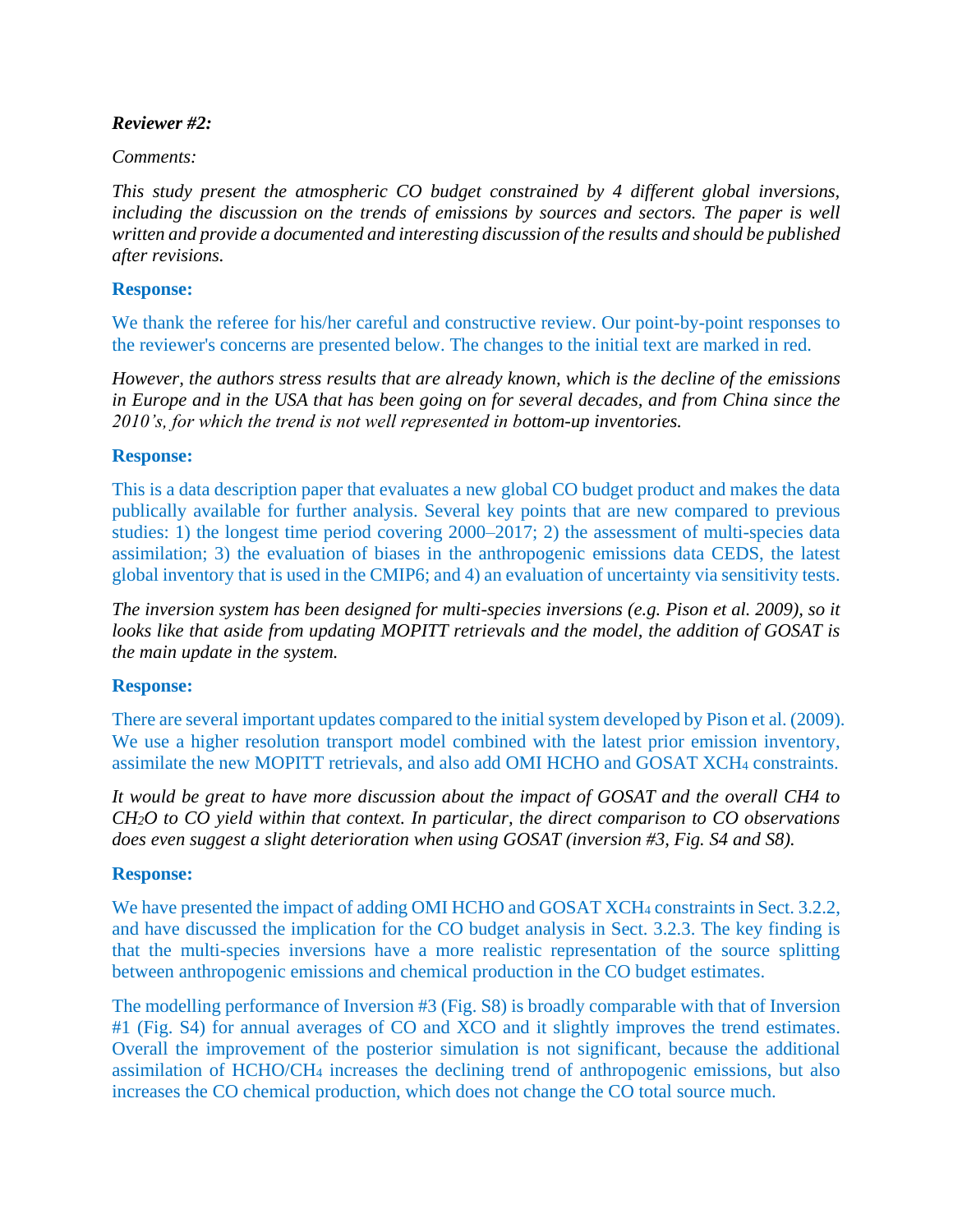*Then it is desirable to see the impact of CH2O and CH<sup>4</sup> (inversion #2 and #3) on the spatial and temporal distribution of CO sources and sinks (showing Fig. 1 and Fig. 4 with inversion #2 and #3).* 

#### **Response:**

We have created similar figures like Fig. 1 and Fig. 4 with the inversion results from #2 and #3 as the reviewer suggested. These new figures have been added in the supplement material.

*It is surprising that the CO dry deposition is not presented, when the focus of the paper is about the CO budget, please take into account the following major and minor comments before resubmission.*

*Major comments: 1. Why is the dry deposition of CO not included in the Eq. 1? The dry deposition constitutes around 10 % (up to 15 %) of the total sink and it has been showed that an alternative representation of the CO deposition could improve the atmospheric CO budget (see Stein et al. 2014 and reference therein). If you did not take the dry deposition into account, it means that the global CO budget has an uncertainty of 10 to 15% error bar, which likely introduce a bias such as underestimation of emissions or an overestimation of the chemical sink. This precludes strong conclusions about the temporal variations of the CO budget, in particular with regard to the chemical sink. Please correct the equation 1 and the following: P6L1; "The picture of atmospheric CO budget derived from our inversions includes surface emissions from different source sectors, CO chemical production, and CO chemical sink." P2L22: "Interpreting atmospheric CO trends requires accurate quantification of the global CO budget (Duncan et al., 2007), including surface sources, atmospheric sources (oxidation of hydrocarbons, known as CO chemical production), and atmospheric sinks."*

### **Response:**

The dry deposition of CO is not directly represented by the LMDz-SACS model (Pison et al. 2009). As a consequence, the prior simulation suffers from a small bias (as illustrated by Stein et al. (2014) using other models) that adds to the other prior biases. However, the inversion system still optimizes the surface flux of CO, which is in practice the sum of CO surface emissions and CO dry deposition in the boundary layer. Using the reviewer's number (around 10 % of the total sink) combined with ours from Table 3, we get an average dry deposition budget about 20% of the net CO flux. We consider this to be marginal in view of the other uncertainty factors and have been neglecting it in the analysis of our results so far. We agree with the reviewer that this simplification should be clearly stated and we have made the following modifications.

First, we correct Equation 1 as:

$$
\frac{\partial [CO]}{\partial t} = \sum (Source_{CO}) - Sink_{CO}
$$
  
= -**v**  $\nabla [CO] + \sum_{sector} (E_{CO}) + P_{CH_4 \to CO} + P_{NMVOCs \to CO} - k_{CO+OH}(T)[CO][OH] - Dep_{CO}$ 

P4L5: "The CO chemical sink (*kCO+OH*(*T*)[*CO*][*OH*]) is calculated on the basis of CO ([*CO*]), OH ([*OH*]), and a temperature (*T*)-dependent rate (*kCO+OH*), and *DepCO* is the dry deposition of CO that contributes about 7% of the CO total sink (Stein et al., 2014)."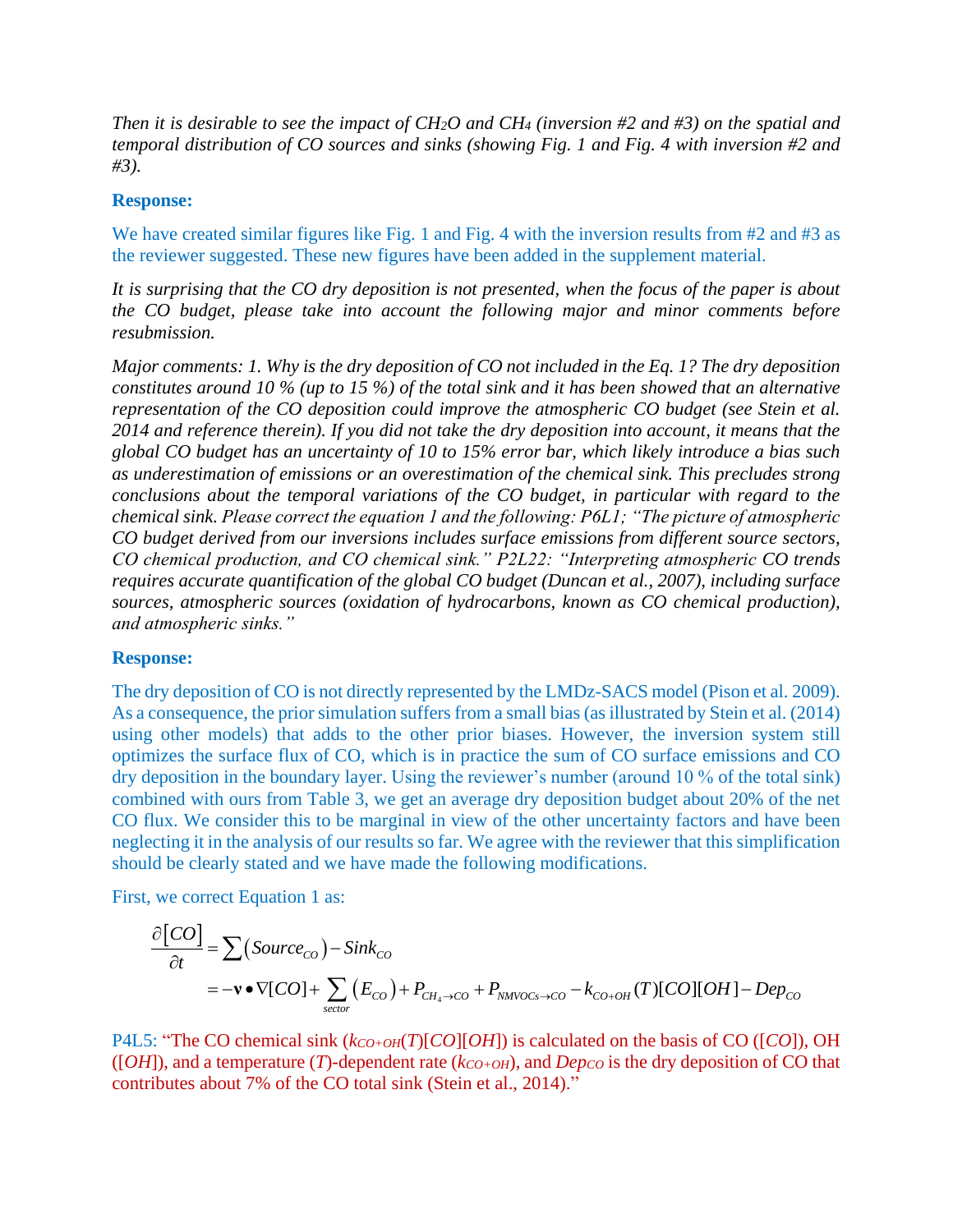P4L7: "We use the global 3-D transport model of the Laboratoire de Météorologie Dynamique (LMDz) coupled with a simplified chemistry module, Simplified Atmospheric Chemistry assimilation System (SACS) (Pison et al., 2009), to simulate the atmospheric physical and chemical processes described in Eq. (1) except the dry deposition not represented by this model."

P6L2: "The picture of atmospheric CO budget derived from our inversions includes surface fluxes (the sum of direct emissions from different source sectors and of dry deposition), CO chemical production, and CO chemical sink. Given the marginal role played by dry deposition (about 20% of the direct emissions, Stein et al. 2014), the inferred surface fluxes will be assumed to be made of direct emissions only in the following."

*2. The publication must discuss and includes reference to the limitation of using a simpler and linearized chemical scheme. This is one of the main points of the already cited paper; Lelieveld et al. (2016) showed that OH is well buffered because of the secondary OH production (OH recycling), which is not represented in your system. It has two implications, one is the absence of atmospheric chemical feedbacks given their distribution of chemicals and the second is the impact of the ignored species. For instance, NOx emissions have a strong impact on OH (e.g. Miyazaki et al. 2017). Several studied have pointed out that because of the coupling between CH4, CO and OH, their errors are potentially correlated and thus reducing one bias could lead to an overall benefit for the whole system (e.g., Strode et al. 2015, Gaubert et al. 2016). In particular one recent study showed that the CH<sup>4</sup> observations could thus be used to constraint OH feedback (Zhang et al. 2018). The use of a simplified chemistry is totally acceptable knowing the computational costs for studying long-term trends, as done in this study. It is however important to point out those potential limitation when points are made on the constraints on the CO (+OH) sinks. One easy thing to do would be to divide the CH<sup>4</sup> loss by the CH<sup>4</sup> concentrations used (i.e. the CH<sup>4</sup> lifetime), since there is a, to check whether the growing CH<sup>4</sup> sink is due to increasing CH<sup>4</sup> alone or if there is a change due to a change in OH.*

### **Response:**

We have added a new paragraph in Sect. 4.3 in the revised manuscript to address this point:

"The ability to simulate the nonlinear chemistry of OH is still weak in global models, which is another challenge to understand the OH variation. The LMDz-SACS model adopts a linearized chemical scheme to simulate the hydrocarbon reactions including CH4+OH, HCHO+OH, CO+OH, and MCF+OH. The nonlinear dynamics of the OH chemistry, such as the secondary OH production (Lelieveld et al., 2016) and the interaction of OH with the NO<sup>x</sup> chemistry (Miyazaki et al., 2017), is not represented. The negligible computational cost of this configuration for OH motivates it, but we also expect the optimization of OH through the joint assimilation of CH4, HCHO, CO, and MCF observations to counterbalance the simplicity of the scheme. Alternatively, it would be interesting to sophisticate the scheme by introducing key tracers in the OH chemistry (e.g., tropospheric ozone, NO, and NMVOCs) in the scheme together with prescribed (though uncertain) reaction rates, but we currently lack enough observations to constrain this additional complexity."

The inversion-based OH trend is presented in the supplement material, and is also compared with other studies and discussed with details in Sect. 4.3.

*Minor comments:*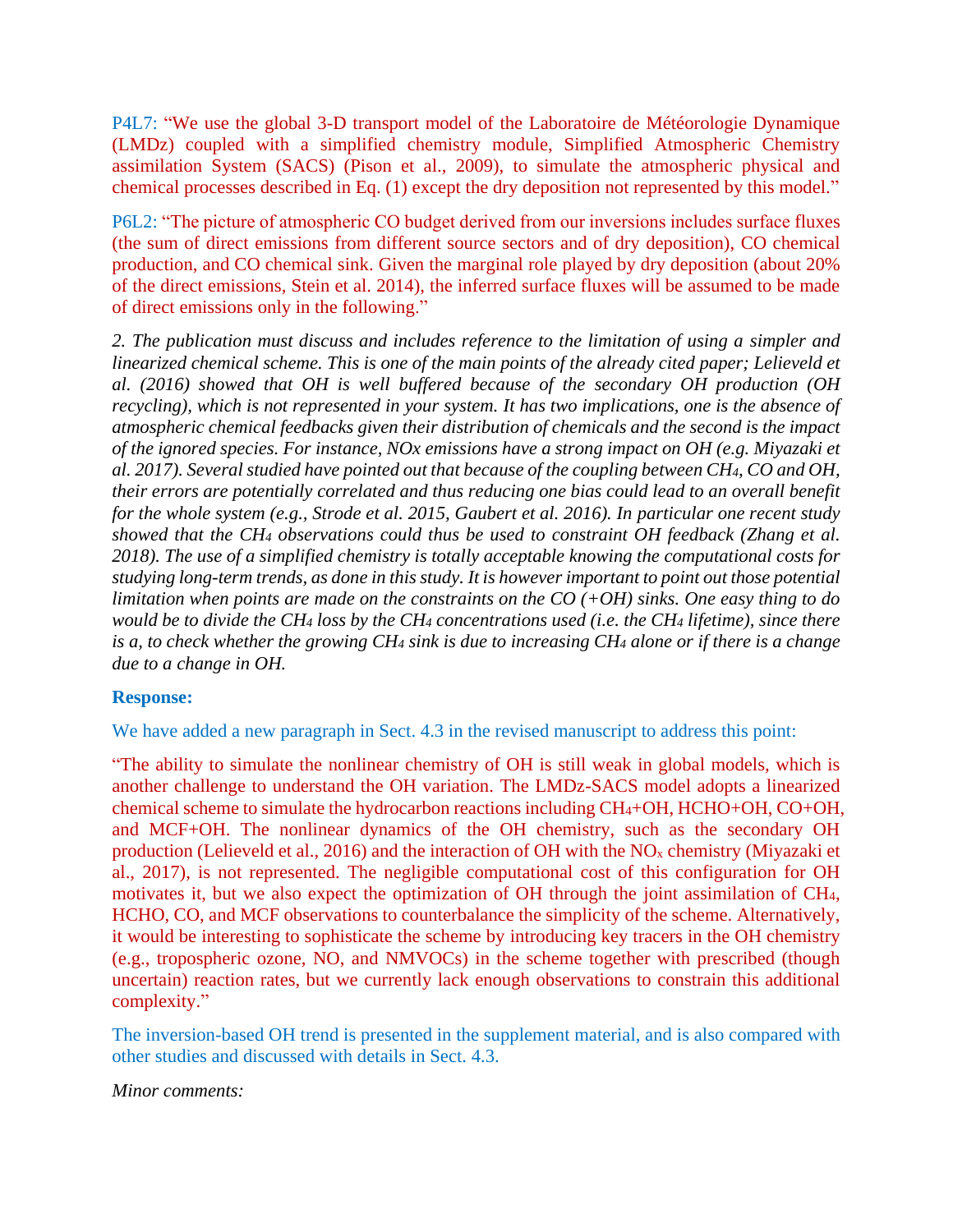*P4L12: "To solve the inverse problem, forward and adjoint codes are iteratively run until sufficient convergence of the cost function (Eq. (2)), and the last iteration with optimized model states gives us the best estimate that matches all available information within their uncertainties." Please move this sentence to the next section, where Eq. 2 is actually defined.*

## **Response:**

This sentence has been moved to Section 2.2 after the Eq. 2 is defined.

*P5L23: "The WDCGG measures surface hourly CO concentrations". It looks like there are flasks measurements, please rephrase.*

### **Response:**

This sentence has been rephrased as "The WDCGG provides measurements of surface CO concentrations through in-situ and flask sample measurements".

*P5L13: Add the references for GOSAT (Kuze et al. 2009) and GOSAT CH<sup>4</sup> retrievals (Parker et al. 2011). [Kuze, A., Suto, H., Nakajima, M., and Hamazaki, T.: Thermal and near infrared sensor for carbon observation Fourier transform spectrometer on the Greenhouse Gases Observing Satellite for greenhouse gases monitoring, Appl. Opt., 48, 6716, https://doi.org/10.1364/ao.48.006716, 2009.]*

## **Response:**

The references for GOSAT (Kuze et al. 2009) and GOSAT CH<sup>4</sup> retrievals (Parker et al. 2011) have been added in Table 1 that describes configurations of the inversion system.

*P6L3: "which calculates the CO yield from the oxidation of CH<sup>4</sup> and of NMVOCs and the CO oxidation sink in each model grid box at each time step of the model simulation." Here you can recall that the yield is assume to be linear.*

### **Response:**

As suggested by the reviewer, this sentence is changed to "which calculates the CO yield from the oxidation of CH<sup>4</sup> and of NMVOCs and the CO oxidation sink with the linearized chemistry scheme in each model grid box at each time step of the model simulation".

*P8L2: "Tropospheric CO columns measured by MOPITT have declined at a relative rate of −0.32±0.05% yr−1 (p<0.01) during 2000–2017, highly consistent with the relative trend in the estimated CO sink (−0.35±0.23% yr−1 , p<0.01). This suggests that decreasing CO concentrations are the primary driver of the declining CO sink, while the combination of OH and reaction rate has negligible influence." While I agree that based on other evidence the CO emissions are reduced, which leads to a reduced CO levels, and thus the CO sink is reduced. MOPITT also see a reduction in CO concentrations. But this does not mean that OH does not have an influence, understanding OH feedbacks are far more complicated, since it requires the understanding of the OH budget itself. One can only say that the CO + OH flux has slowed down because of a reduction of CO. This also means that the OH sink has slowed down, but it does not fully explain the OH budget. This is important because even a tiny change in OH would have a strong impact on CO, so that it is hard to identify those small changes precisely.*

### **Response:**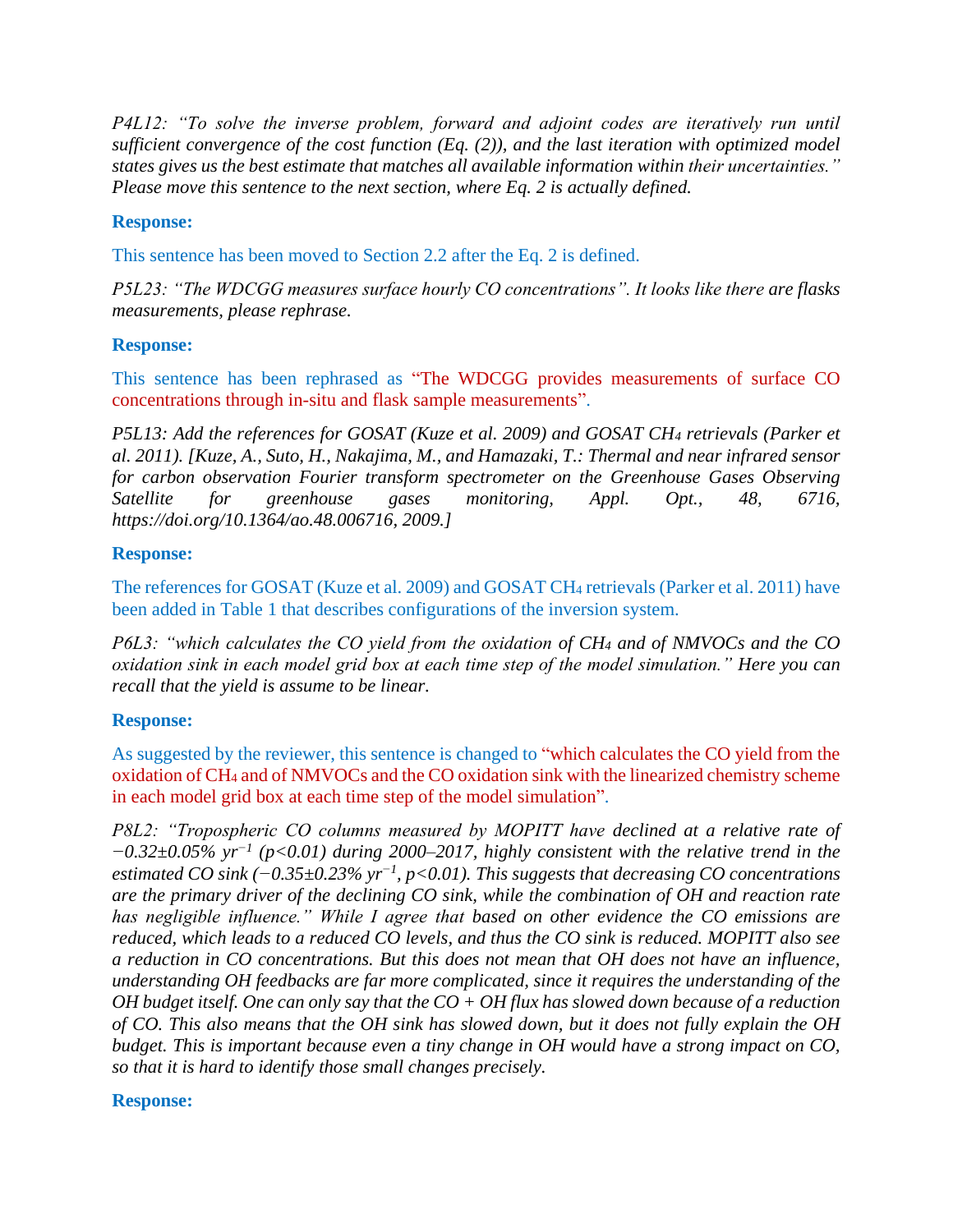We have rewritten this sentence in this way: "This suggests that decreasing CO concentrations are the primary driver of the declining CO sink, and dominate over the influence from the possible changes in OH and reaction rate.".

*P8L7: "These two inversions make a small difference (<10%) in the global CO budget estimates compared to Inversion #1 (Table S5)" Why is there only one significant figure? In particular for differences within 10 %, it makes it impossible to compare the simulations. This is also true for table S6.*

## **Response:**

The value of 10% represents the largest difference for a single year. Table S5 and S6 both present the multiannual averages that only have less than 2% difference between different inversions. That's why it is difficult to compare the difference in these two tables. We have clarified this in the revised manuscript.

"These two inversions make a small difference  $\langle \langle 10\%$  for a single year and  $\langle 2\%$  for multiannual mean) in the global CO budget estimates compared to Inversion #1 (Table S5)"

*P10L13: "The global CO sink is symmetrically distributed around the equator (Fig. 3a, 4c)." Is this due to the (TRANSCOM) prior?*

### **Response:**

Our inversion results actually suggest that the CO chemical sink is 30% larger in the Northern Hemisphere than that in the Southern Hemisphere mainly due to the higher CO levels in the Northern Hemisphere.

We have rewritten this sentence as follows: "The global CO sink presents an asymmetrical distribution around the equator that is 30% larger in the Northern Hemisphere than that in the Southern Hemisphere, due to the higher CO levels in the Northern Hemisphere".

*P11L15: "As Inversion #1 tends to underestimate/overestimate anthropogenic emissions decrease/increase (Sect. 3.2)," Is there something missing? You mean in corresponding regions? it underestimates the increase in regions where CO is decreasing and vice versa? Please rephrase.*

### **Response:**

We have rephrased this sentence as "As Inversion #1 tends to underestimate the decrease and to overestimate the increase of anthropogenic emissions (Sect. 3.2)".

*P11L17: "the CEDS inventory probably has large biases in emission trends estimates over CHN and SAS, which is the main reason why it estimates growing anthropogenic emissions globally (Table S6) and cannot match the observed declining CO when used in the input of our LMDz-SACS model." You can note that this is consistent with previous studies, in particular Strode et al. 2016, for a different inventory.*

# **Response:**

We have added a sentence at the end of this paragraph: "This is consistent with the finding of Strode et al. (2016) who performed global CO modelling with a different model and inventory.".

*Figure S4/S5/S6. In panel a, "Opimized"*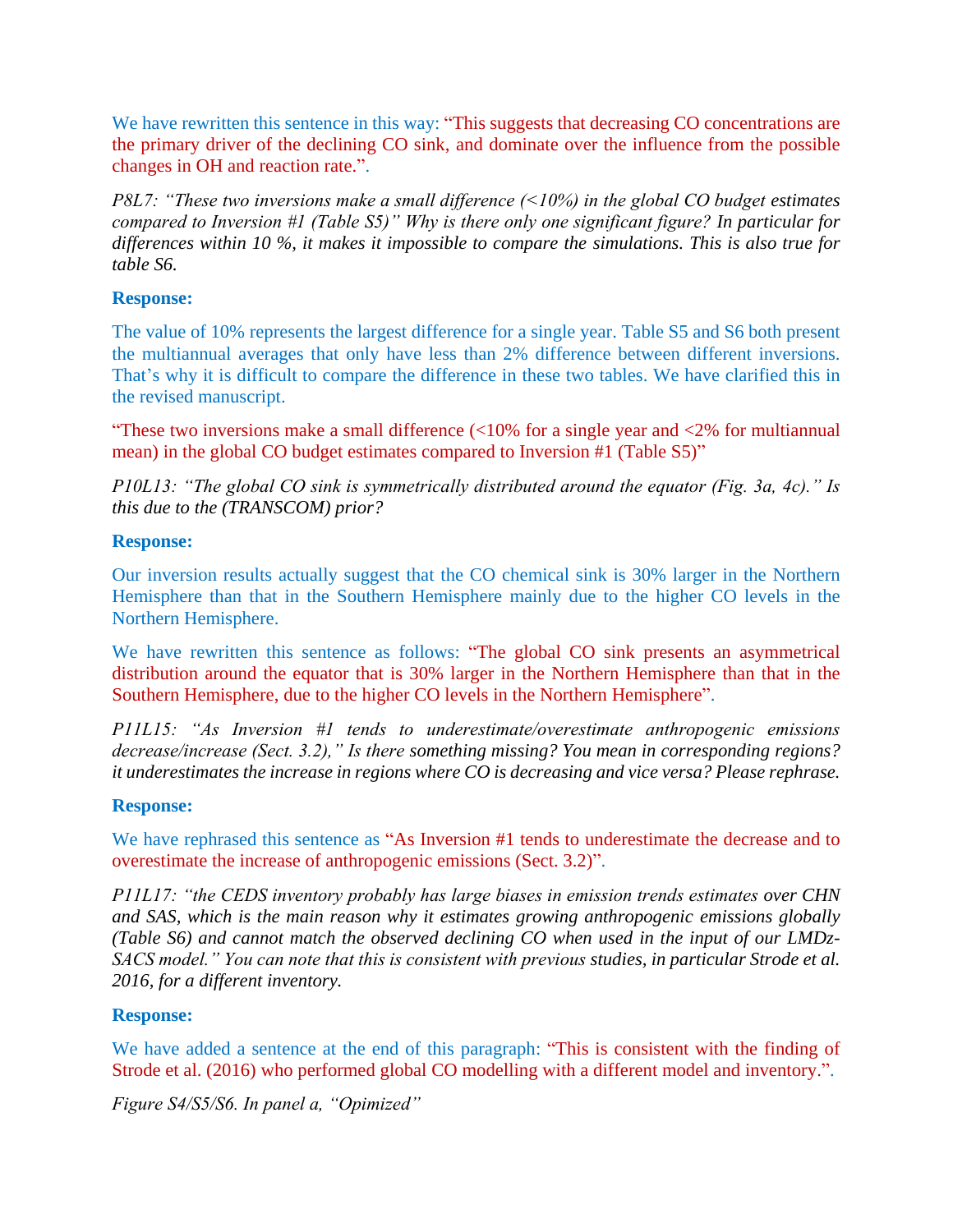### **Response:**

#### Corrected.

*P12L3: "The larger biomass burning emissions derived from inversions are most evident in late fire seasons when burned area declines after the peak fire month (Fig. S2)." It is also evident for the peak itself for SAF and BRA.*

#### **Response:**

Yes. This sentence has been rephrased as "The larger biomass burning emissions derived from inversions are most evident in the peak fire month and in late fire seasons when burned area declines after the peak fire month (Fig. S2).".

*P14L18: "The global burned area is observed to have declined since 2000 (Fig. 9a) with the largest declines in the grassland and savanna ecosystems over EQAF (Fig. 9b)." I guess "decline" should not have an s*

#### **Response:**

#### Corrected.

*P16L18: "The other three inversions"; you can mention that those are also multispecies inversions, since it was mentioned for the previous paragraph.*

#### **Response:**

We have rephrased this sentence as "The other three inversions in the comparison are all derived from previous versions of our inversion system with multi-species constraints".

#### *References*

*Miyazaki, K., Eskes, H., Sudo, K., Boersma, K. F., Bowman, K., and Kanaya, Y.: Decadal changes in global surface NOx emissions from multi-constituent satellite data assimilation, Atmos. Chem. Phys., 17, 807-837, https://doi.org/10.5194/acp-17-807-2017, 2017.*

*Gaubert, B., Arellano, A. F., Barré, J., Worden, H. M., Emmons, L. K., Tilmes, S., Buchholz, R. R.,Vitt, F., Raeder, K., Collins, N., Anderson, J. L., Wiedinmyer, C., Martinez Alonso, S., Edwards, D. P., Andreae, M. O., Hannigan, J. W., Petri, C., Strong, K., and Jones, N.: Toward a chemical reanalysis in a coupled chemistry-climate model: An evaluation of MOPITT CO assimilation and its impact on tropospheric composition, J. Geophys. Res.-Atmos., 121, 7310–7343, [https://doi.org/10.1002/2016JD024863,](https://doi.org/10.1002/2016JD024863) 2016.*

*Lelieveld, J., Gromov, S., Pozzer, A., and Taraborrelli, D.: Global tropospheric hydroxyl distribution, budget and reactivity, Atmos. Chem. Phys., 16, 12477-12493, doi: 10.5194/acp-16- 12477-2016, 2016.*

*Stein, O., Schultz, M. G., Bouarar, I., Clark, H., Huijnen, V., Gaudel, A., George, M., and Clerbaux, C.: On the wintertime low bias of Northern Hemisphere carbon monoxide found in global model simulations, Atmos. Chem. Phys., 14, 9295-9316, https://doi.org/10.5194/acp-14-9295-2014, 2014.*